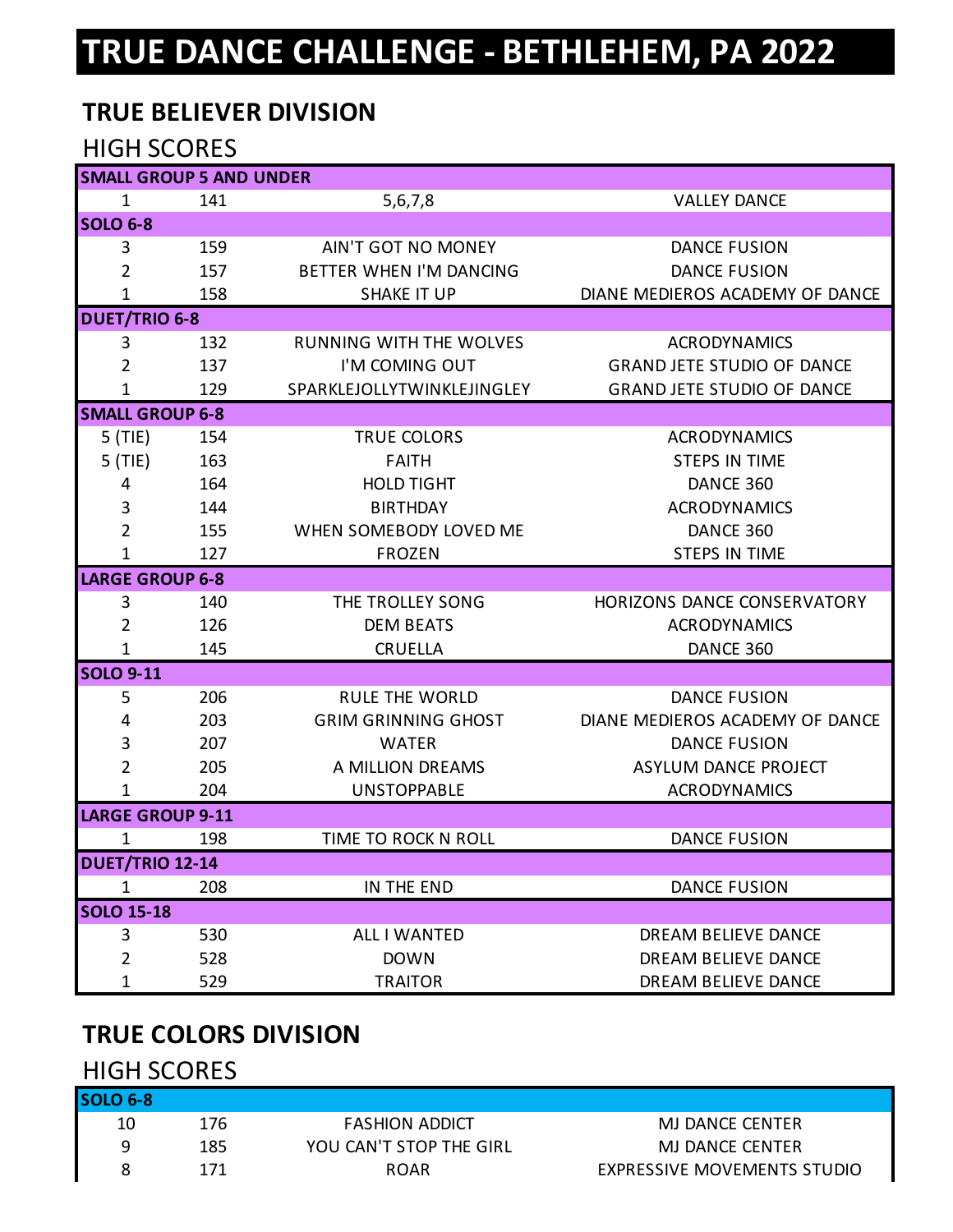| 7                       | 174 | <b>BORN READY</b>              | <b>BEYOND THE BARRE</b>            |
|-------------------------|-----|--------------------------------|------------------------------------|
| 6                       | 175 | <b>JUST A GIRL</b>             | DREAM BELIEVE DANCE                |
| 5                       | 182 | <b>GROWING PAINS</b>           | <b>ASYLUM DANCE PROJECT</b>        |
| 4                       | 181 | <b>SMILE BIG</b>               | MJ DANCE CENTER                    |
| $\mathbf{3}$            | 184 | <b>TINY DANCER</b>             | <b>NARDI DANCE STUDIOS</b>         |
| $\overline{2}$          | 186 | ONCE UPON A DECEMBER           | <b>NARDI DANCE STUDIOS</b>         |
| $\mathbf{1}$            | 173 | SO WHAT I DO                   | <b>GRAND JETE STUDIO OF DANCE</b>  |
| <b>DUET/TRIO 6-8</b>    |     |                                |                                    |
| 5                       | 169 | OH SO QUIET                    | <b>NARDI DANCE STUDIOS</b>         |
| 4                       | 130 | PARTNERS IN CRIME              | <b>BEYOND THE BARRE</b>            |
| $\mathbf{3}$            | 160 | <b>HAPPY</b>                   | <b>NARDI DANCE STUDIOS</b>         |
| $\overline{2}$          | 170 | <b>OUTTA OUR MINDS</b>         | <b>NARDI DANCE STUDIOS</b>         |
| $\mathbf{1}$            | 162 | WHEN WE GROW UP                | <b>NARDI DANCE STUDIOS</b>         |
| <b>SMALL GROUP 6-8</b>  |     |                                |                                    |
| 5                       | 151 | <b>WINGS</b>                   | DREAM BELIEVE DANCE                |
|                         |     |                                |                                    |
| 4                       | 150 | <b>ROCK STAR</b>               | <b>BEYOND THE BARRE</b>            |
| 3                       | 149 | MOTION OF THE OCEAN            | <b>NARDI DANCE STUDIOS</b>         |
| $\overline{2}$          | 139 | MAMA I'M A BIG GIRL NOW        | <b>NARDI DANCE STUDIOS</b>         |
| 1                       | 142 | MEET THE FLINTSTONES           | <b>ASYLUM DANCE PROJECT</b>        |
| <b>LARGE GROUP 6-8</b>  |     |                                |                                    |
| 3                       | 153 | <b>JAILHOUSE ROCK</b>          | <b>EXPRESSIVE MOVEMENTS STUDIO</b> |
| $\overline{2}$          | 143 | SHOW THEM HOW WE DO            | MJ DANCE CENTER                    |
| $\mathbf{1}$            | 128 | <b>SKATER'S WALTZ</b>          | <b>NARDI DANCE STUDIOS</b>         |
| <b>SOLO 9-11</b>        |     |                                |                                    |
| 10                      | 249 | <b>BOOGIE WOOGIE BUGLE BOY</b> | <b>NARDI DANCE STUDIOS</b>         |
| 9                       | 231 | L.O.V.E.                       | <b>STEPS IN TIME</b>               |
| 8                       | 215 | IF THEY COULD SEE ME NOW       | <b>NARDI DANCE STUDIOS</b>         |
| 7                       | 223 | <b>DEEP END</b>                | <b>NARDI DANCE STUDIOS</b>         |
| 6                       | 247 | IT'S OH SO QUIET               | <b>DANCE FUSION</b>                |
| 5                       | 230 | <b>JUMP</b>                    | <b>EXPRESSION OF DANCE</b>         |
| 4                       | 219 | <b>TRAIN WRECK</b>             | <b>STEPS IN TIME</b>               |
| $\mathsf 3$             | 248 | <b>FOOTLOOSE</b>               | <b>NARDI DANCE STUDIOS</b>         |
| $\overline{2}$          | 240 | <b>RUNAWAY</b>                 | <b>DANCE FUSION</b>                |
| $\mathbf{1}$            | 237 | I WILL                         | <b>NARDI DANCE STUDIOS</b>         |
| <b>DUET/TRIO 9-11</b>   |     |                                |                                    |
| 5                       | 134 | IT'S GONNA BE OKAY             | <b>EXPRESSIVE MOVEMENTS STUDIO</b> |
| 4                       | 131 | <b>NAUGHTY</b>                 | <b>NARDI DANCE STUDIOS</b>         |
| 3                       | 133 | <b>FINE FRESH FIERCE</b>       | <b>NARDI DANCE STUDIOS</b>         |
| $\overline{2}$          | 147 | <b>HELIUM</b>                  | <b>DANCE FUSION</b>                |
| $\mathbf{1}$            | 148 | <b>GOLD DUST</b>               | <b>DANCE FUSION</b>                |
| <b>SMALL GROUP 9-11</b> |     |                                |                                    |
| 10                      | 193 | <b>RUNAWAY BABY</b>            | <b>STEPS IN TIME</b>               |
| 9                       | 196 | <b>WALKING ON SUNSHINE</b>     | ASYLUM DANCE PROJECT               |
| 8                       | 177 | MASQUERADE                     | <b>DANCE FUSION</b>                |
| 7                       | 180 | HIGH SCHOOL MUSICAL            | <b>BEYOND THE BARRE</b>            |
| 6                       | 209 | THE CLIMB                      | ASYLUM DANCE PROJECT               |
| 5                       | 166 | <b>RATATOUILLE</b>             | <b>STEPS IN TIME</b>               |
| 4                       | 189 | <b>APEX PREDATOR</b>           | <b>DANCE FUSION</b>                |
| $\mathsf 3$             | 192 | DO IT LIKE THIS                | ACCENT SCHOOL OF DANCE             |
| $\overline{2}$          |     |                                |                                    |
|                         | 156 | WE'RE PLAYIN'                  | <b>NARDI DANCE STUDIOS</b>         |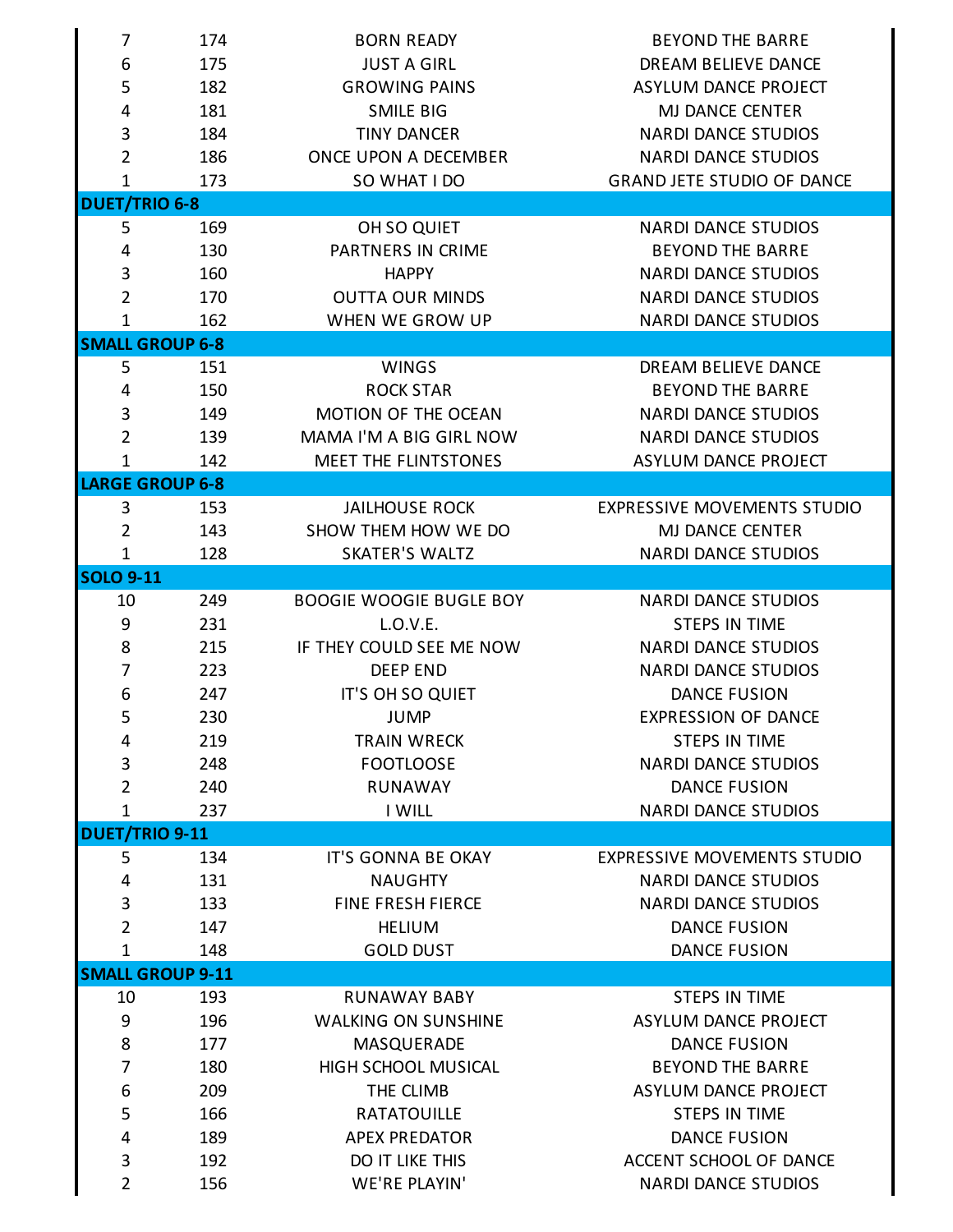| $\mathbf 1$                  | 179 | DIG A LITTLE DEEPER            | DANCE 360                          |
|------------------------------|-----|--------------------------------|------------------------------------|
| <b>LARGE GROUP 9-11</b>      |     |                                |                                    |
| 10                           | 213 | <b>NO BAD NEWS</b>             | <b>STEPS IN TIME</b>               |
| 9                            | 168 | THE ARCHITECT                  | <b>STEPS IN TIME</b>               |
| 8                            | 199 | <b>GLAMOROUS</b>               | DANCE 360                          |
| $\overline{7}$               | 195 | <b>STOP CALLING</b>            | <b>NARDI DANCE STUDIOS</b>         |
| 6                            | 201 | <b>HOLDING OUT FOR A HERO</b>  | <b>NARDI DANCE STUDIOS</b>         |
| 5                            | 200 | <b>EMERGENCY</b>               | <b>STEPS IN TIME</b>               |
| 4                            | 191 | LOVE MAKES THE WORLD GO ROUND  | <b>NARDI DANCE STUDIOS</b>         |
| 3                            | 188 | <b>WHITE RABBIT</b>            | DANCE 360                          |
| $\overline{2}$               | 212 | <b>DINER GIRLS</b>             | <b>NARDI DANCE STUDIOS</b>         |
| 1                            | 178 | <b>DESCENDANTS</b>             | <b>NARDI DANCE STUDIOS</b>         |
| <b>LINE/PRODUCTION 9-11</b>  |     |                                |                                    |
| $\mathbf{1}$                 | 285 | <b>JUNGLE CRUISE</b>           | DANCE 360                          |
| <b>SOLO 12-14</b>            |     |                                |                                    |
| 10                           | 287 | DON'T GIVE UP ON ME            | <b>BEYOND THE BARRE</b>            |
| 9                            | 293 | <b>HEADS WILL ROLL</b>         | <b>EXPRESSIVE MOVEMENTS STUDIO</b> |
| 8                            | 273 | 100 EASY WAYS                  | DREAM BELIEVE DANCE                |
| 7                            | 255 | <b>LOSE CONTROL</b>            | <b>DANCE FUSION</b>                |
| 6                            | 291 | YOU CAN'T BREAK A BROKEN HEART | ASYLUM DANCE PROJECT               |
| 5                            | 268 | <b>CIRCUS</b>                  | DIANE MEDIEROS ACADEMY OF DANCE    |
| 4                            | 266 | <b>CONFETTI</b>                | DREAM BELIEVE DANCE                |
| 3                            | 263 | ACHILLES COME DOWN             | DIANE MEDIEROS ACADEMY OF DANCE    |
| $\overline{2}$               | 254 | D'UN PAS HABILE                | DIANE MEDIEROS ACADEMY OF DANCE    |
| 1                            | 261 | <b>TORE MY HEART</b>           | <b>NARDI DANCE STUDIOS</b>         |
| <b>DUET/TRIO 12-14</b>       |     |                                |                                    |
| 5                            | 552 | LOOK WHAT YOU MADE ME DO       | DREAM BELIEVE DANCE                |
| 4                            | 538 | <b>SOLDIER</b>                 | DIANE MEDIEROS ACADEMY OF DANCE    |
| 3                            | 537 | <b>OLDER</b>                   | <b>VALLEY DANCE</b>                |
| $\overline{2}$               | 536 | <b>KEEP YOU SAFE</b>           | <b>DANCE FUSION</b>                |
| $\mathbf{1}$                 | 551 | A DIFFERENT BEAT               | DIANE MEDIEROS ACADEMY OF DANCE    |
| <b>SMALL GROUP 12-14</b>     |     |                                |                                    |
| 10                           | 252 | <b>PURE LOVE</b>               | <b>EXPRESSIVE MOVEMENTS STUDIO</b> |
| 9                            | 243 | <b>MAN IN THE MIRROR</b>       | DREAM BELIEVE DANCE                |
| 8                            | 233 | <b>CANDY STORE</b>             | DREAM BELIEVE DANCE                |
| 7                            | 461 | YOU WILL BE FOUND              | ASYLUM DANCE PROJECT               |
| 6                            | 244 | <b>WATCH YOUR BACK</b>         | <b>DANCE FUSION</b>                |
| 5                            | 253 | <b>FAST CAR</b>                | DANCE 360                          |
| 4                            | 234 | <b>LEGALLY BLONDE</b>          | <b>NARDI DANCE STUDIOS</b>         |
| 3                            | 251 | <b>FASHION MODEL ART</b>       | <b>NARDI DANCE STUDIOS</b>         |
| $\overline{2}$               | 242 | <b>COME ALONG</b>              | <b>NARDI DANCE STUDIOS</b>         |
| 1                            | 270 | THE HOUR GLASS                 | DANCE 360                          |
| <b>LARGE GROUP 12-14</b>     |     |                                |                                    |
| 3                            | 257 | <b>BELIEVE</b>                 | <b>NARDI DANCE STUDIOS</b>         |
| $\overline{2}$               | 262 | THE CHAIN                      | DANCE 360                          |
| 1                            | 245 | <b>ALREADY GONE</b>            | DANCE 360                          |
| <b>LINE/PRODUCTION 12-14</b> |     |                                |                                    |
| $\mathbf{1}$                 | 297 | DREAM ON                       | DANCE 360                          |
| <b>SOLO 15-18</b>            |     |                                |                                    |
| 10                           | 328 | <b>GAME OF SURVIVAL</b>        | DIANE MEDIEROS ACADEMY OF DANCE    |
|                              |     |                                |                                    |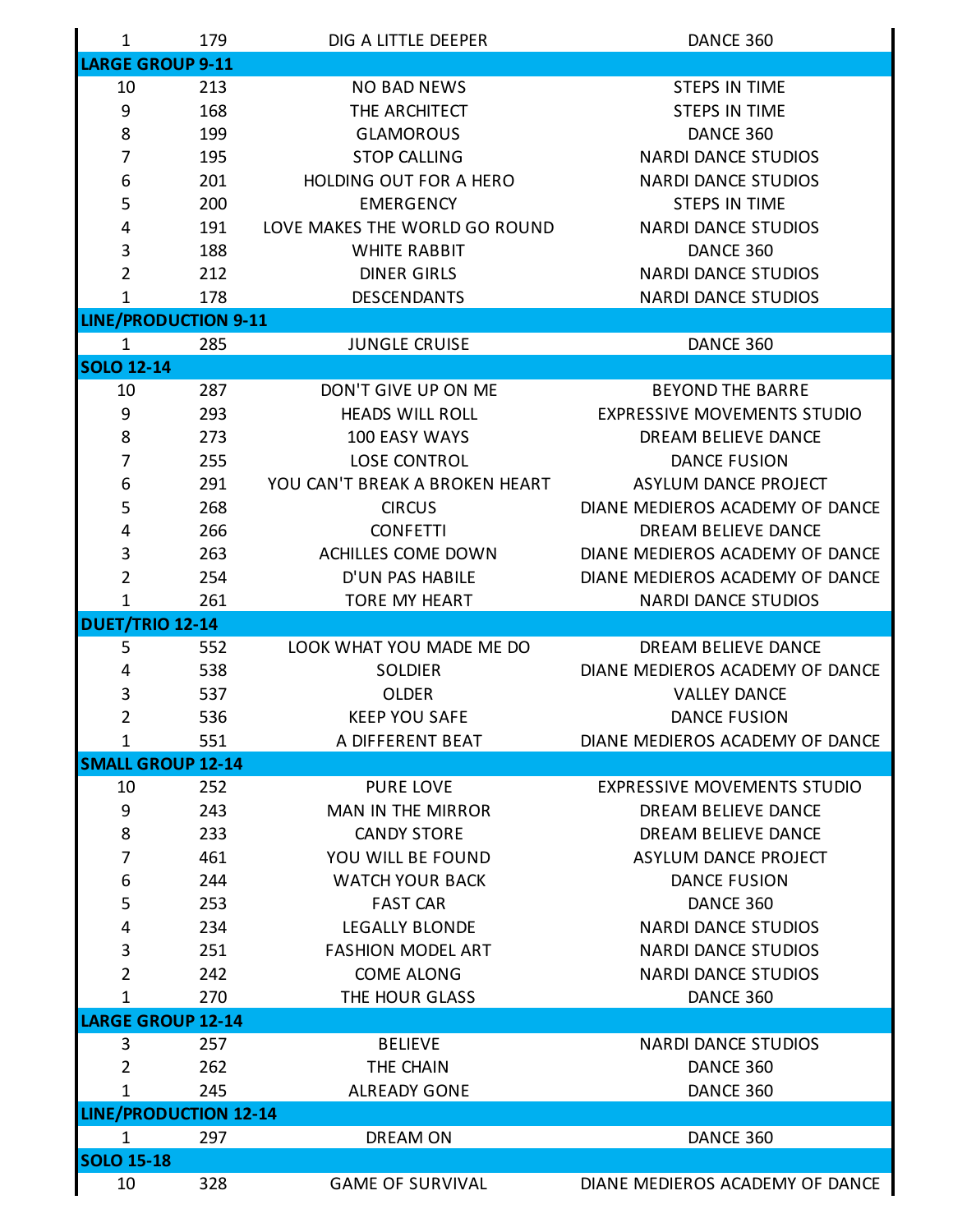| 9 | 354                                                                      | <b>GOING THROUGH CHANGES</b> | <b>DANCE FUSION</b>              |  |  |
|---|--------------------------------------------------------------------------|------------------------------|----------------------------------|--|--|
| 8 | 294                                                                      | <b>GRAVITY</b>               | SAUCON VALLEY DANCE CONSERVATORY |  |  |
| 7 | 332                                                                      | I WANT I NEED                | <b>NARDI DANCE STUDIOS</b>       |  |  |
| 6 | 330                                                                      | <b>RESOLVE</b>               | DIANE MEDIEROS ACADEMY OF DANCE  |  |  |
| 5 | 355                                                                      | LOVES YOU LIKE I DO          | DIANE MEDIEROS ACADEMY OF DANCE  |  |  |
| 4 | 313                                                                      | <b>SURVIVOR</b>              | DANCE WITH KIM                   |  |  |
| 3 | 331                                                                      | <b>ROSLYN</b>                | DIANE MEDIEROS ACADEMY OF DANCE  |  |  |
| 2 | 356                                                                      | <b>OPEN HANDS</b>            | DIANE MEDIEROS ACADEMY OF DANCE  |  |  |
|   | 347                                                                      | <b>MERCY</b>                 | DIANE MEDIEROS ACADEMY OF DANCE  |  |  |
|   | OVERALL TRUE BELIEVER/TRUE COLOR DIVISION GROUP/LINE/PRODUCTION ALL AGES |                              |                                  |  |  |
|   | 270                                                                      | THE HOUR GLASS               | <b>NARDI DANCE STUDIOS</b>       |  |  |

# **TRUE POWER DIVISION**

#### HIGH SCORES

| <b>SMALL GROUP 5 AND UNDER</b> |     |                          |                                   |
|--------------------------------|-----|--------------------------|-----------------------------------|
| $\mathbf 1$                    | 435 | <b>FRUITY PEBBLES</b>    | ELITE DANCE COMPANY               |
| <b>LARGE GROUP 5 AND UNDER</b> |     |                          |                                   |
| $\mathbf{1}$                   | 445 | <b>COCO PUFFS</b>        | ELITE DANCE COMPANY               |
| <b>SOLO 6-8</b>                |     |                          |                                   |
| 5 PETITE MR                    | 401 | <b>FEELIN' GOOD</b>      | ASYLUM DANCE PROJECT              |
| 4                              | 402 | <b>TIME</b>              | <b>GRAND JETE STUDIO OF DANCE</b> |
| 3                              | 404 | <b>CONCRETE ANGEL</b>    | ASYLUM DANCE PROJECT              |
| $\overline{2}$                 | 399 | CAN'T TOUCH IT           | <b>GRAND JETE STUDIO OF DANCE</b> |
| 1 PETITE MISS                  | 403 | <b>SHATTER ME</b>        | ELITE DANCE COMPANY               |
| <b>SMALL GROUP 6-8</b>         |     |                          |                                   |
| 3                              | 429 | <b>CRUELLA DEVIL</b>     | <b>GRAND JETE STUDIO OF DANCE</b> |
| $\overline{2}$                 | 450 | PLACE WE WERE MADE       | <b>GRAND JETE STUDIO OF DANCE</b> |
| 1                              | 438 | <b>DO IT LIKE THIS</b>   | <b>GRAND JETE STUDIO OF DANCE</b> |
| <b>LARGE GROUP 6-8</b>         |     |                          |                                   |
| $\mathbf 1$                    | 274 | <b>KIT KAT</b>           | ELITE DANCE COMPANY               |
| <b>SOLO 9-11</b>               |     |                          |                                   |
| 10                             | 497 | WHEN FIRE MEETS FATE     | <b>GRAND JETE STUDIO OF DANCE</b> |
| 9                              | 516 | <b>BILLS</b>             | <b>GRAND JETE STUDIO OF DANCE</b> |
| 8                              | 496 | CAN'T KNOCK ME DOWN      | <b>MJ DANCE CENTER</b>            |
| $\overline{7}$                 | 513 | <b>SHOW OFF</b>          | <b>GRAND JETE STUDIO OF DANCE</b> |
| 6                              | 517 | <b>SHOWOFF</b>           | ASYLUM DANCE PROJECT              |
| 5                              | 521 | <b>MEN OF SNOW</b>       | <b>MJ DANCE CENTER</b>            |
| 4                              | 520 | <b>LITTLE VOICE</b>      | HORIZONS DANCE CONSERVATORY       |
| 3                              | 499 | <b>CARRY YOU</b>         | <b>GRAND JETE STUDIO OF DANCE</b> |
| $\overline{2}$                 | 523 | THE BEGINNING OF THE END | <b>MJ DANCE CENTER</b>            |
| 1 JR MISS                      | 511 | <b>COSMIC LOVE</b>       | <b>GRAND JETE STUDIO OF DANCE</b> |
| <b>DUET/TRIO 9-11</b>          |     |                          |                                   |
| 3                              | 486 | <b>CASTLE</b>            | <b>GRAND JETE STUDIO OF DANCE</b> |
| $\overline{2}$                 | 485 | <b>PURE IMAGINATION</b>  | <b>EXPRESSION OF DANCE</b>        |
| 1                              | 487 | <b>DIAMONDS</b>          | HORIZONS DANCE CONSERVATORY       |
| <b>SMALL GROUP 9-11</b>        |     |                          |                                   |
| 10 (TIE)                       | 436 | <b>SURPRISE YOURSELF</b> | <b>GRAND JETE STUDIO OF DANCE</b> |
| 10 (TIE)                       | 453 | <b>MIC CHECK</b>         | <b>GRAND JETE STUDIO OF DANCE</b> |
| 9                              | 414 | <b>VACATION</b>          | <b>EXPRESSION OF DANCE</b>        |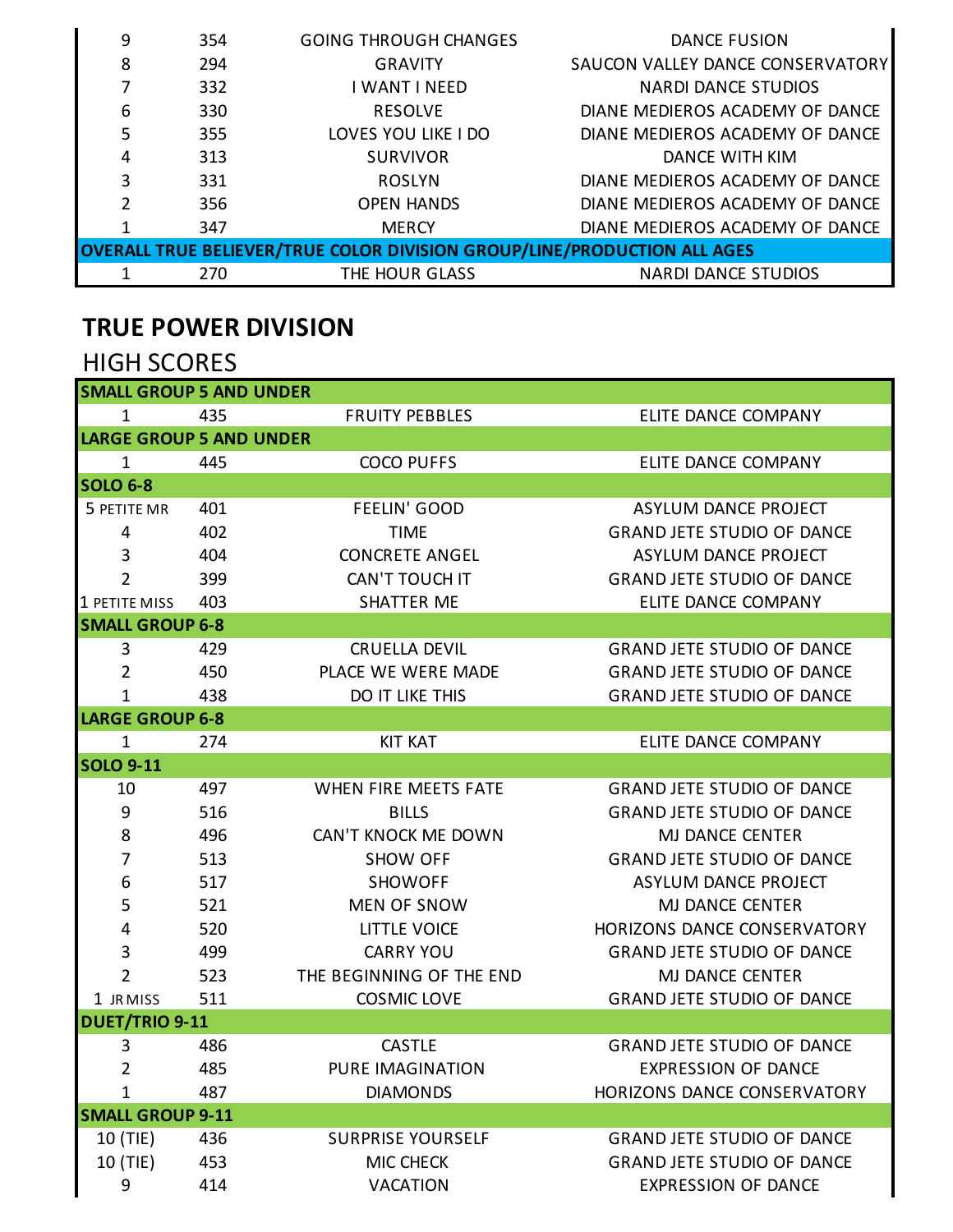| 8                           | 424 | <b>SIZE</b>                   | <b>GRAND JETE STUDIO OF DANCE</b> |
|-----------------------------|-----|-------------------------------|-----------------------------------|
| 7                           | 449 | <b>FIERCE</b>                 | ELITE DANCE COMPANY               |
| 6                           | 423 | <b>CHAPSTICK</b>              | <b>GRAND JETE STUDIO OF DANCE</b> |
| 5                           | 439 | <b>WORLDWIDE PARTY</b>        | <b>EXPRESSION OF DANCE</b>        |
| 4                           | 413 | THE BRIDAL PARTY              | <b>GRAND JETE STUDIO OF DANCE</b> |
| $\mathsf 3$                 | 440 | <b>DISCO POP</b>              | <b>GRAND JETE STUDIO OF DANCE</b> |
| $\overline{2}$              | 448 | <b>BREAKOUT</b>               | ELITE DANCE COMPANY               |
| $\mathbf{1}$                | 441 | <b>FIERCE AND FABULOUS</b>    | <b>MJ DANCE CENTER</b>            |
| <b>LARGE GROUP 9-11</b>     |     |                               |                                   |
| 5                           | 444 | HOW FAR I'LL GO               | <b>MJ DANCE CENTER</b>            |
| 4                           | 442 | <b>CRAZY TRAIN</b>            | <b>EXPRESSION OF DANCE</b>        |
| 3                           | 433 | <b>GIRL SQUAD</b>             | <b>MJ DANCE CENTER</b>            |
| $2$ (TIE)                   | 443 | <b>HEY LION</b>               | ACCENT SCHOOL OF DANCE            |
| $2$ (TIE)                   | 425 | <b>QUEEN BEE</b>              | MJ DANCE CENTER                   |
| $\mathbf 1$                 | 451 | THE SUN WILL RISE AGAIN       | ACCENT SCHOOL OF DANCE            |
| <b>LINE/PRODUCTION 9-11</b> |     |                               |                                   |
| $\mathbf{1}$                | 292 | WE R WHO WE R                 | <b>GRAND JETE STUDIO OF DANCE</b> |
| <b>SOLO 12-14</b>           |     |                               |                                   |
| 10                          | 409 | <b>GLISTENING</b>             | <b>MJ DANCE CENTER</b>            |
| 9                           | 430 | <b>AMERICAN PIE</b>           | <b>MJ DANCE CENTER</b>            |
| 8                           | 408 | <b>WILD HORSES</b>            | ELITE DANCE COMPANY               |
| 7                           | 406 | DANCING QUEEN                 | MJ DANCE CENTER                   |
| 6                           | 410 | I DIDN'T KNOW MY OWN STRENGTH | ASYLUM DANCE PROJECT              |
| 5                           | 378 | <b>WHITE FLAG</b>             | <b>GRAND JETE STUDIO OF DANCE</b> |
| 4 TEENMR                    | 391 | <b>WORLD CAVES IN</b>         | <b>B.U. STUDIOS</b>               |
| 3                           | 412 | YOU ARE THE REASON            | ASYLUM DANCE PROJECT              |
| 2                           | 418 | <b>I HAVE NOTHING</b>         | MJ DANCE CENTER                   |
| 1 TEEN MISS                 | 389 | <b>RULE THE WORLD</b>         | HORIZONS DANCE CONSERVATORY       |
| <b>DUET/TRIO 12-14</b>      |     |                               |                                   |
| 10                          | 566 | <b>SILHOUETTE</b>             | <b>ACRODYNAMICS</b>               |
| 9                           | 553 | DON'T BREAK MY HEART          | ACCENT SCHOOL OF DANCE            |
| 8                           | 531 | <b>WELCOME TO THE JUNGLE</b>  | <b>ACRODYNAMICS</b>               |
| $\overline{7}$              | 533 | <b>END OF THE LINE</b>        | <b>EXPRESSION OF DANCE</b>        |
| 6                           | 565 | <b>RESCUE YOU</b>             | ELITE DANCE COMPANY               |
| 5                           | 540 | <b>SILENT RUNNING</b>         | ASYLUM DANCE PROJECT              |
| 4                           | 542 | THE JOKE                      | <b>B.U. STUDIOS</b>               |
| 3                           | 539 | HIT ME WITH YOUR BEST SHOT    | ELITE DANCE COMPANY               |
| $\overline{2}$              | 564 | <b>FEARLESS</b>               | <b>MJ DANCE CENTER</b>            |
| $\mathbf{1}$                | 541 | THE END OF LOVE               | HORIZONS DANCE CONSERVATORY       |
| <b>SMALL GROUP 12-14</b>    |     |                               |                                   |
| 10                          | 478 | <b>CALIFORNIA DREAMIN</b>     | <b>MJ DANCE CENTER</b>            |
| 9                           | 468 | <b>SYMPATHY</b>               | <b>GRAND JETE STUDIO OF DANCE</b> |
| 8                           | 463 | HIT ME WITH A HOT NOTE        | HORIZONS DANCE CONSERVATORY       |
| 7                           | 455 | <b>MOUNTAIN</b>               | <b>EXPRESSION OF DANCE</b>        |
| 6                           | 467 | <b>SPEAK</b>                  | ACCENT SCHOOL OF DANCE            |
| 5                           | 494 | <b>POWER</b>                  | ASYLUM DANCE PROJECT              |
| 4                           | 479 | <b>EYE OF THE TIGER</b>       | <b>MJ DANCE CENTER</b>            |
| $\mathbf{3}$                | 504 | <b>WORST PART OF YOU</b>      | ASYLUM DANCE PROJECT              |
| $\overline{2}$              | 480 | A NEW DAY                     | ASYLUM DANCE PROJECT              |
| $\mathbf{1}$                | 492 | LOVE, GIVE ME                 | ASYLUM DANCE PROJECT              |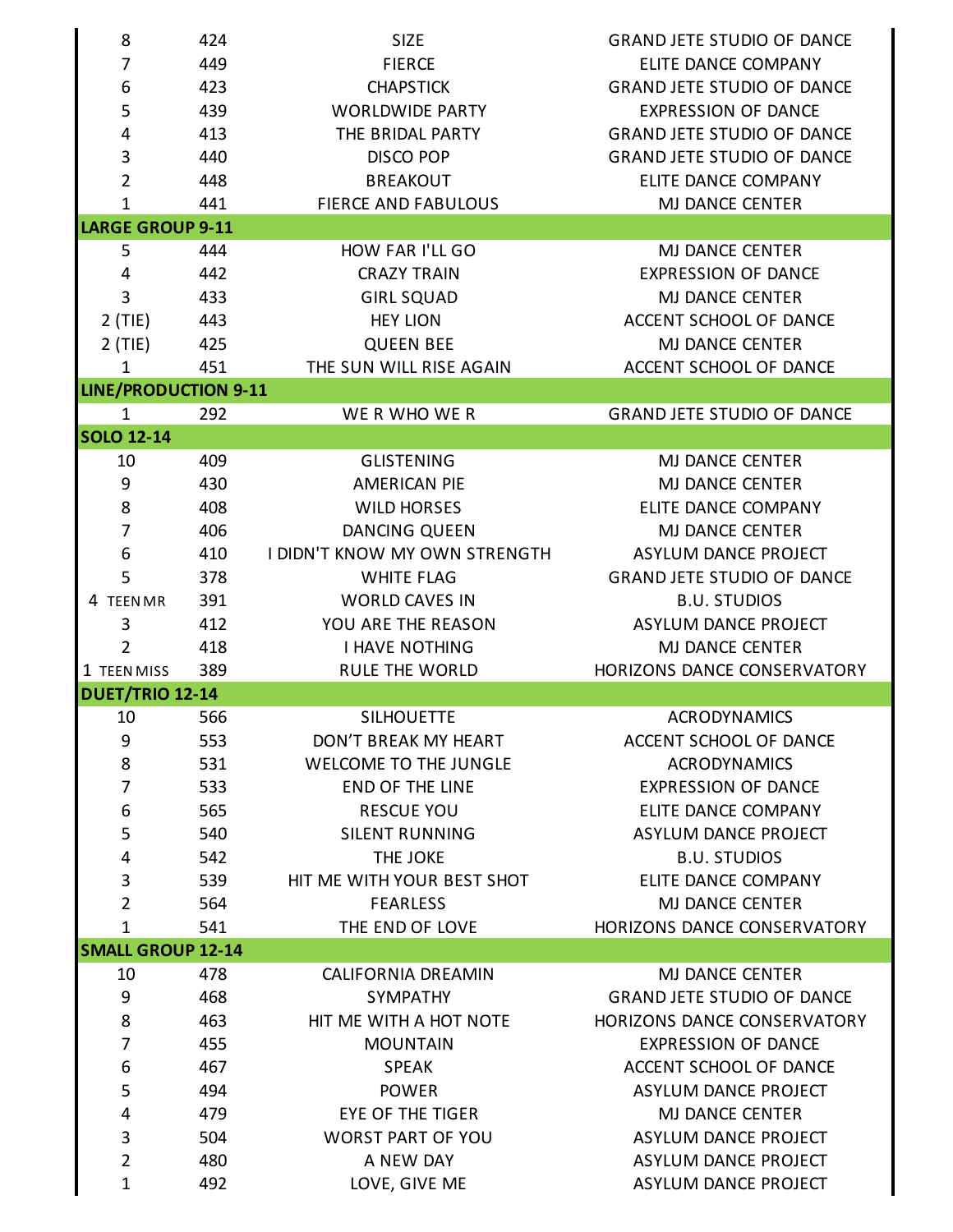| <b>LARGE GROUP 12-14</b>     |                |                               |                                   |
|------------------------------|----------------|-------------------------------|-----------------------------------|
| 10                           | 464            | WHEN TOMORROW START W/O ME    | ASYLUM DANCE PROJECT              |
| 9                            | 475            | <b>GROWN</b>                  | ACCENT SCHOOL OF DANCE            |
| 8                            | 470            | DON'T YOU COME BACK           | MJ DANCE CENTER                   |
| 7                            | 484            | <b>JET SET</b>                | <b>EXPRESSION OF DANCE</b>        |
| 6                            | 456            | <b>MEPHISTO'S LULLABY</b>     | <b>ACRODYNAMICS</b>               |
| 5                            | 477            | ON THEN AND NOW               | <b>GRAND JETE STUDIO OF DANCE</b> |
| 4                            | 489            | <b>PHOENIX</b>                | <b>ACRODYNAMICS</b>               |
| $\ensuremath{\mathsf{3}}$    | 488            | DANCING IN THE SKY            | MJ DANCE CENTER                   |
| $\overline{2}$               | 476            | HAZY SHADE OF WINTER          | <b>EXPRESSION OF DANCE</b>        |
| $\mathbf{1}$                 | 472            | <b>DONNA SUMMER</b>           | ASYLUM DANCE PROJECT              |
| <b>LINE/PRODUCTION 12-14</b> |                |                               |                                   |
| 5                            | 515            | FOSSE!                        | <b>STEPS IN TIME</b>              |
| 4                            | 490            | AIN'T NOTHING WRONG WITH THAT | <b>DANCE FUSION</b>               |
| $\mathbf{3}$                 | 491            | <b>RUN</b>                    | ACCENT SCHOOL OF DANCE            |
| $\overline{2}$               | 527            | MR. WORLDWIDE                 | <b>EXPRESSION OF DANCE</b>        |
| $\mathbf{1}$                 | 505            | <b>FUN</b>                    | MJ DANCE CENTER                   |
| <b>SOLO 15-19</b>            |                |                               |                                   |
| 20                           | 96             | <b>HURRICANE</b>              | <b>EXPRESSION OF DANCE</b>        |
| 19                           | 63             | <b>UNDONE</b>                 | <b>GRAND JETE STUDIO OF DANCE</b> |
| 18                           | 85             | <b>LONELY</b>                 | <b>EXPRESSION OF DANCE</b>        |
| 17 SRMR                      | 119            | THE HEARSE                    | <b>STEPS IN TIME</b>              |
| 16                           | 12             | PIECE BY PIECE                | <b>GRAND JETE STUDIO OF DANCE</b> |
| 15                           | 118            | <b>SEARCH FOR A FEELING</b>   | ACCENT SCHOOL OF DANCE            |
| 14                           | 38             | AMSTERDAM                     | ACCENT SCHOOL OF DANCE            |
| 13                           | $\mathbf{1}$   | DREAM A LITTLE DREAM          | MJ DANCE CENTER                   |
| 12                           | 102            | <b>BRIGHTER</b>               | MJ DANCE CENTER                   |
| 11                           | 99             | THE CHAIN                     | <b>EXPRESSION OF DANCE</b>        |
| 10                           | 9              | <b>KEEP CLIMBING</b>          | ASYLUM DANCE PROJECT              |
| $\boldsymbol{9}$             | 14             | <b>SOMEONE LIKE YOU</b>       | ASYLUM DANCE PROJECT              |
| 8                            | 122            | <b>UNRAVEL ME</b>             | ACCENT SCHOOL OF DANCE            |
| 7                            | 17             | <b>KEEP YOU SAFE</b>          | MJ DANCE CENTER                   |
| 6                            | $\overline{7}$ | <b>ARCTIC</b>                 | MJ DANCE CENTER                   |
| 5                            | 92             | YOU SO DONE                   | <b>NARDI DANCE STUDIOS</b>        |
| 4                            | 35             | <b>TROUBLE</b>                | <b>MJ DANCE CENTER</b>            |
| $\mathbf{3}$                 | 110            | <b>HUMBLED</b>                | <b>NARDI DANCE STUDIOS</b>        |
| $\overline{2}$               | 88             | ON THE EDGE OF LIGHT          | <b>MJ DANCE CENTER</b>            |
| 1 SRMISS                     | 70             | <b>BLACK VELVET</b>           | <b>ASYLUM DANCE PROJECT</b>       |
| <b>DUET/TRIO 15-18</b>       |                |                               |                                   |
| 10                           | 571            | THE STORY CONTINUES           | <b>MJ DANCE CENTER</b>            |
| 9                            | 561            | WHEN WE'RE OLDER              | ACCENT SCHOOL OF DANCE            |
| 8                            | 550            | THICK OF IT                   | <b>NARDI DANCE STUDIOS</b>        |
| 7                            | 572            | <b>MADNESS</b>                | <b>EXPRESSION OF DANCE</b>        |
| 6                            | 573            | THE OTHER SIDE                | MJ DANCE CENTER                   |
| 5                            | 543            | <b>AUTOPILOT</b>              | <b>ACRODYNAMICS</b>               |
| 4                            | 549            | MY BEST FRIEND                | <b>GRAND JETE STUDIO OF DANCE</b> |
| $\mathbf{3}$                 | 570            | <b>I REMEMBER HER</b>         | <b>GRAND JETE STUDIO OF DANCE</b> |
| 2                            | 559            | REMINISCENCE                  | MJ DANCE CENTER                   |
| 1                            | 558            | <b>MON DIEU</b>               | HORIZONS DANCE CONSERVATORY       |
| <b>SMALL GROUP 15-18</b>     |                |                               |                                   |